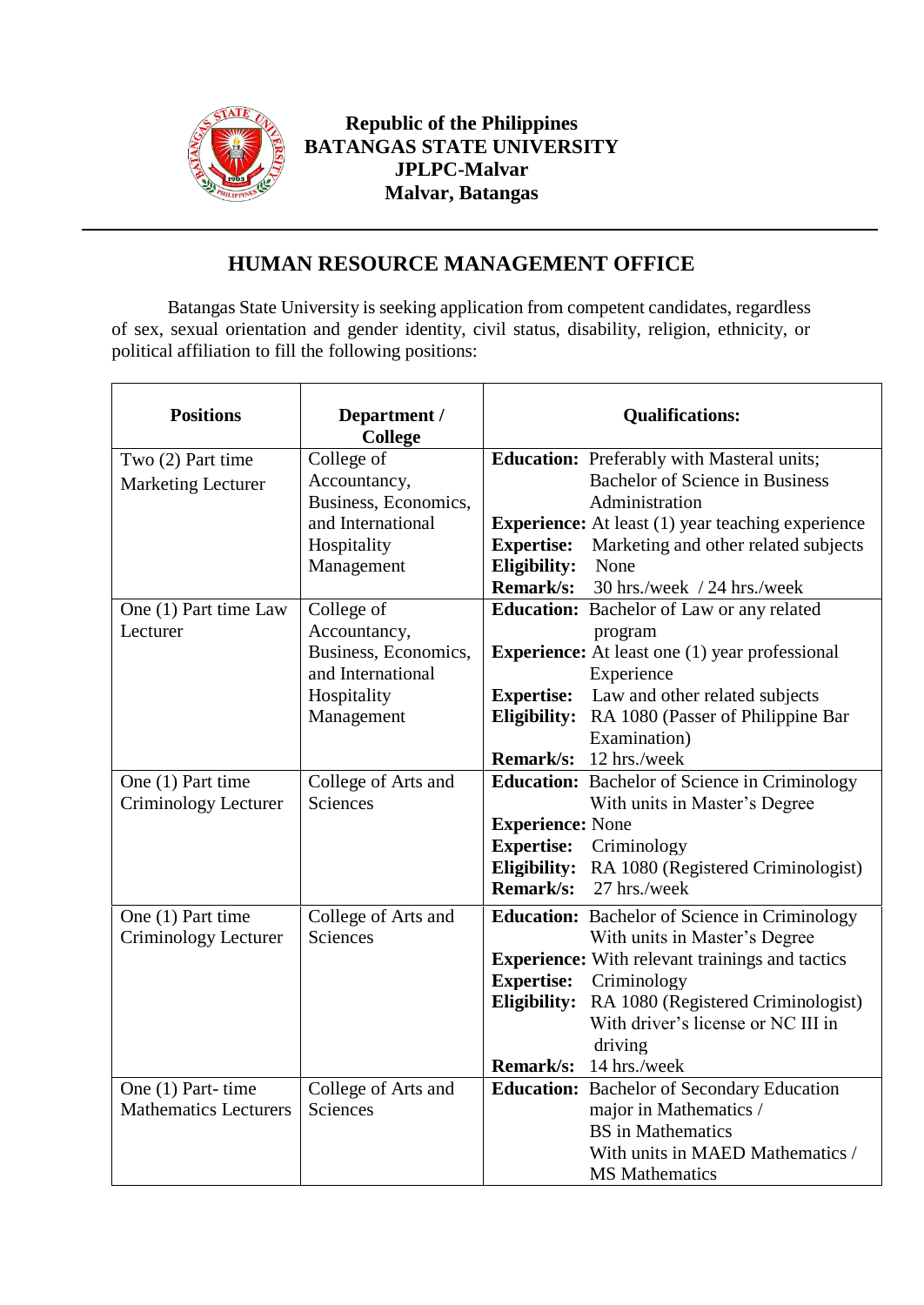|                             |                           |                   | <b>Experience:</b> With teaching Experience            |
|-----------------------------|---------------------------|-------------------|--------------------------------------------------------|
|                             |                           | <b>Expertise:</b> | Mathematics                                            |
|                             |                           |                   | Eligibility: RA 1080 (Licensed Professional            |
|                             |                           |                   | Teacher)                                               |
|                             |                           |                   | <b>Remark/s:</b> 15 hrs. /week                         |
| One (1) Part-time           | College of Arts and       |                   | <b>Education:</b> Bachelor of Secondary Education      |
| <b>Filipino Lecturers</b>   | Sciences                  |                   | major in Filipino                                      |
|                             |                           |                   | With units in MAEd Filipino /                          |
|                             |                           |                   | <b>MA</b> Filipino                                     |
|                             |                           |                   | <b>Experience:</b> With teaching experience            |
|                             |                           | <b>Expertise:</b> | Filipino                                               |
|                             |                           |                   |                                                        |
|                             |                           |                   | Eligibility: RA 1080 (Licensed Professional            |
|                             |                           |                   | Teacher)                                               |
|                             |                           |                   | <b>Remark/s:</b> 24 hrs. /week                         |
| One (1) Part-time           | College of                |                   | <b>Education:</b> Bachelor of Science in Industrial    |
| <b>Industrial Engineer</b>  | Engineering               |                   | Engineering                                            |
| Lecturer                    |                           |                   | Master's degree holder / units is an                   |
|                             |                           |                   | advantage                                              |
|                             |                           |                   | <b>Experience:</b> With teaching and / or industry     |
|                             |                           |                   | Experience                                             |
|                             |                           | <b>Expertise:</b> | <b>Industrial Engineering</b>                          |
|                             |                           | Eligibility:      | None                                                   |
|                             |                           |                   | <b>Remark/s:</b> 26 hrs. /week                         |
| One (1) Part-time           | College of                |                   | <b>Education:</b> Master's degree holder;              |
| Social Science / Social     | Engineering               |                   | <b>Bachelor of Secondary Education</b>                 |
| <b>Studies Lecturer</b>     |                           |                   | major in Social Studies /                              |
|                             |                           |                   | BS/ AB in Psychology or any                            |
|                             |                           |                   | relevant degree                                        |
|                             |                           |                   | <b>Experience:</b> With teaching experience            |
|                             |                           | <b>Expertise:</b> | Social Studies and other related                       |
|                             |                           |                   | subject                                                |
|                             |                           | Eligibility:      | RA 1080 (Licensed Professional                         |
|                             |                           |                   | Teacher)                                               |
|                             |                           | Remark/s:         | 12 hrs. /week                                          |
| One (1) Part - time         | College of                |                   | <b>Education:</b> Bachelor of Science in Mathematics / |
| <b>Mathematics Lecturer</b> | Informatics and           |                   | <b>Bachelor of Secondary Education</b>                 |
|                             | <b>Computing Sciences</b> |                   | major in Mathematics                                   |
|                             |                           |                   | <b>Experience:</b> With teaching experience            |
|                             |                           | <b>Expertise:</b> | Mathematics                                            |
|                             |                           |                   |                                                        |
|                             |                           |                   | Eligibility: RA 1080 (Licensed Professional            |
|                             |                           |                   | Teacher)                                               |
|                             |                           |                   | <b>Remark/s:</b> 27 hrs. /week                         |
| One (1) Part-time PE        | College of Industrial     |                   | <b>Education:</b> Bachelor of Secondary Education      |
| Lecturer                    | Technology                |                   | major in Physical Education with MA                    |
|                             |                           |                   | units                                                  |
|                             |                           |                   | <b>Experience:</b> With teaching experience            |
|                             |                           | <b>Expertise:</b> | <b>Physical Education</b>                              |
|                             |                           | Eligibility:      | RA 1080 (Licensed Professional                         |
|                             |                           |                   | Teacher)                                               |
|                             |                           | <b>Remark/s:</b>  | 30 hrs. / week                                         |